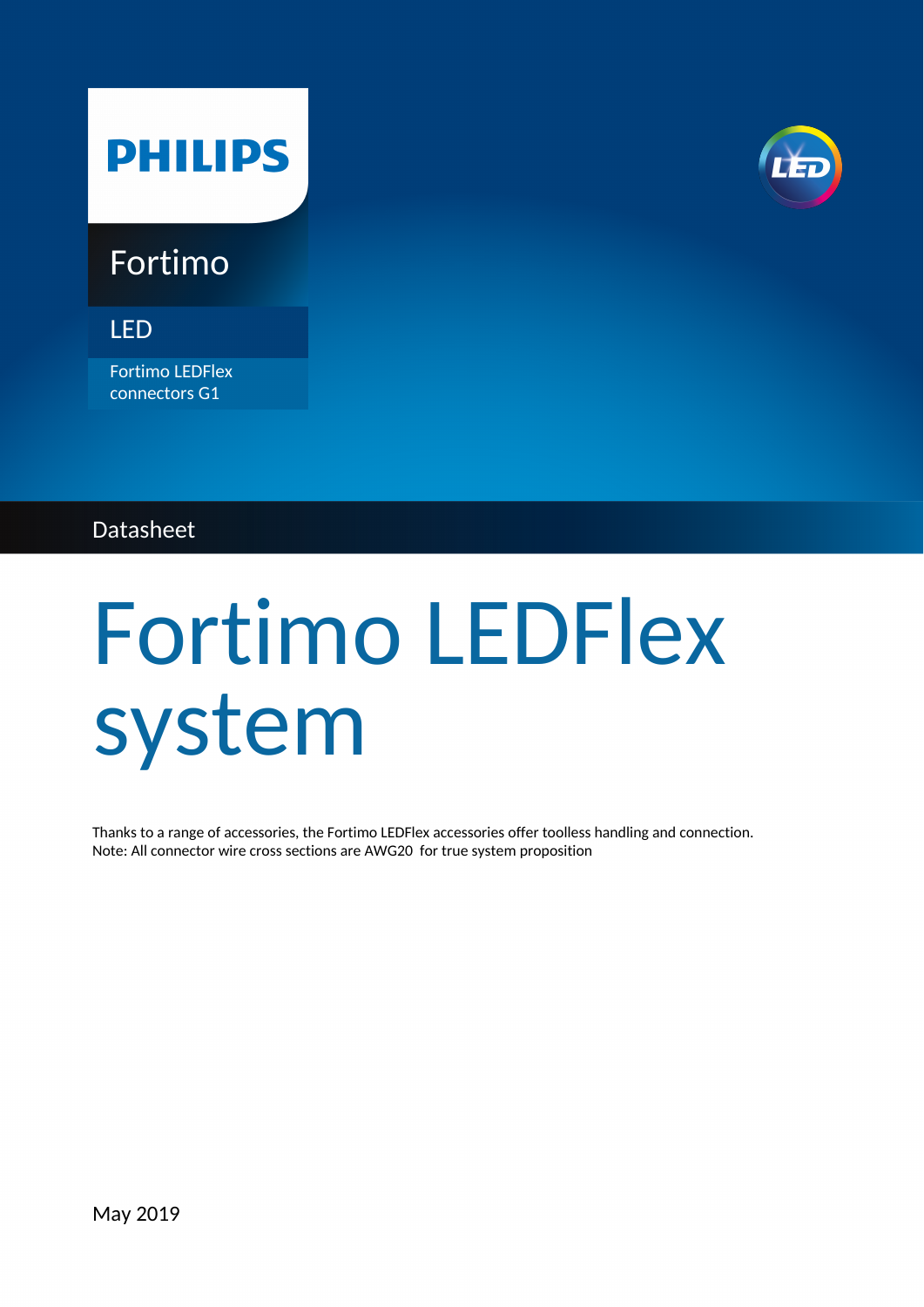#### **Ordering data**

| <b>Commercial product name</b>            | <b>EOC</b>        | <b>12NC</b>    | <b>Box quantity</b> |
|-------------------------------------------|-------------------|----------------|---------------------|
| Fortimo LEDFlex connector wire 250mm-PCB  | 8718699 666446 00 | 9290 014 95880 | 20                  |
| Fortimo LEDFlex connector wire500mm-PCB   | 8718699 666460 00 | 9290 014 95980 | 20                  |
| Fortimo LEDFlex connector wire 2000mm-PCB | 8718699 666484 00 | 9290 014 96080 | 10                  |
| Fortimo LEDFlex connector PCB-PCB         | 8718699 666507 00 | 9290 014 96180 | 25                  |
| Fortimo LEDFlex cornerconnect wire60mm    | 8718699 667542 00 | 9290 014 96280 | 20                  |
| Fortimo LEDFlex cornerconnect wire150mm   | 8718699 667566 00 | 9290 014 96380 | 10                  |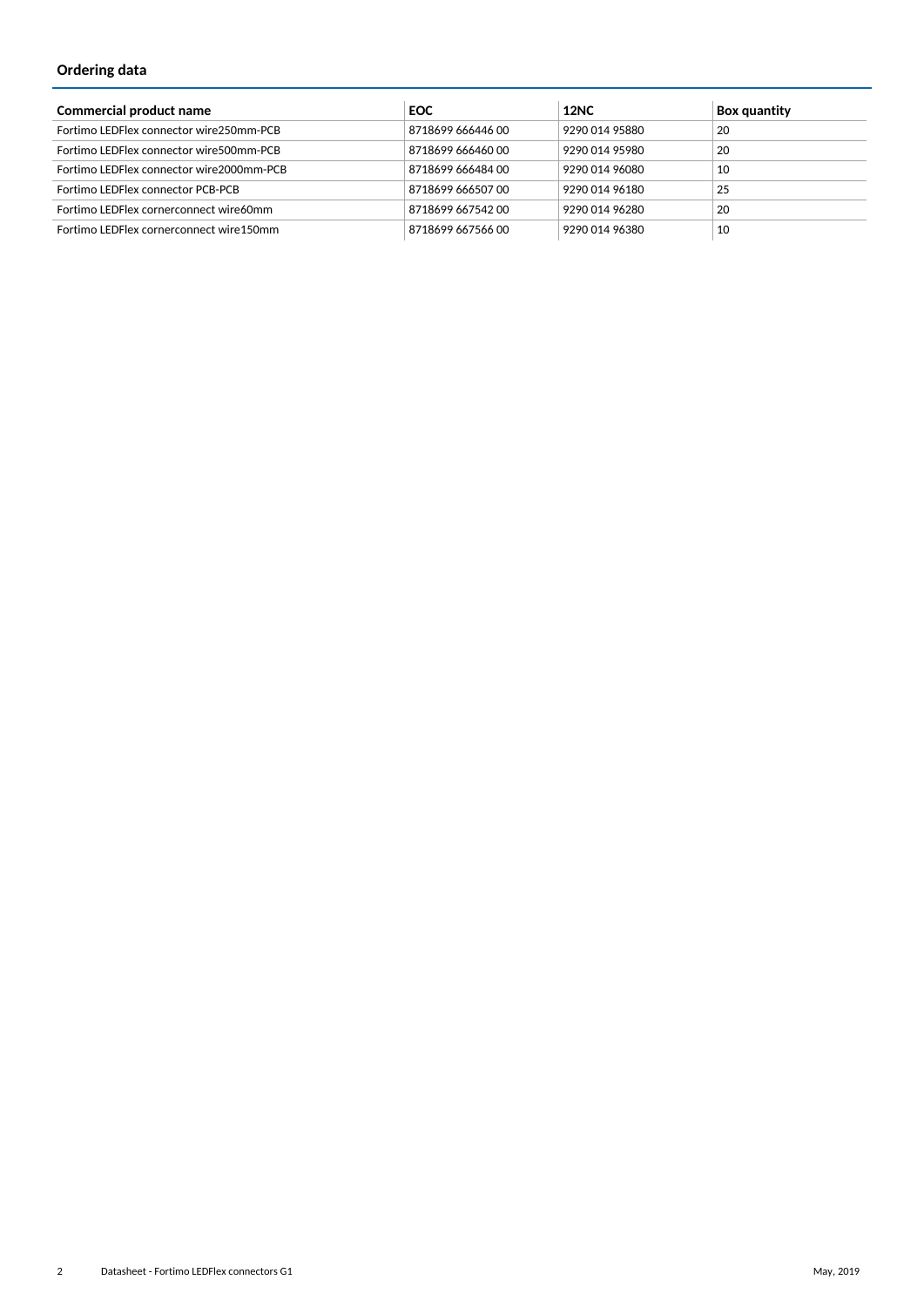#### **Mechanical characteristics**

#### Fortimo LEDFlex connector wire250mm-PCB





#### Fortimo LEDFlex connector wire500mm-PCB

| Parameter                                                             | Min                                      | <b>Typ</b>           | Max | Unit |
|-----------------------------------------------------------------------|------------------------------------------|----------------------|-----|------|
| Product mass                                                          |                                          | 17.3                 |     | gram |
| $2 - 15$<br>1± ר'<br>$\overline{ }$<br>$\sim$<br>ĽŪ<br>9,8<br>500 +15 | open state<br>9,2<br>$\infty$<br>$\prec$ | close state<br>مو مم |     |      |

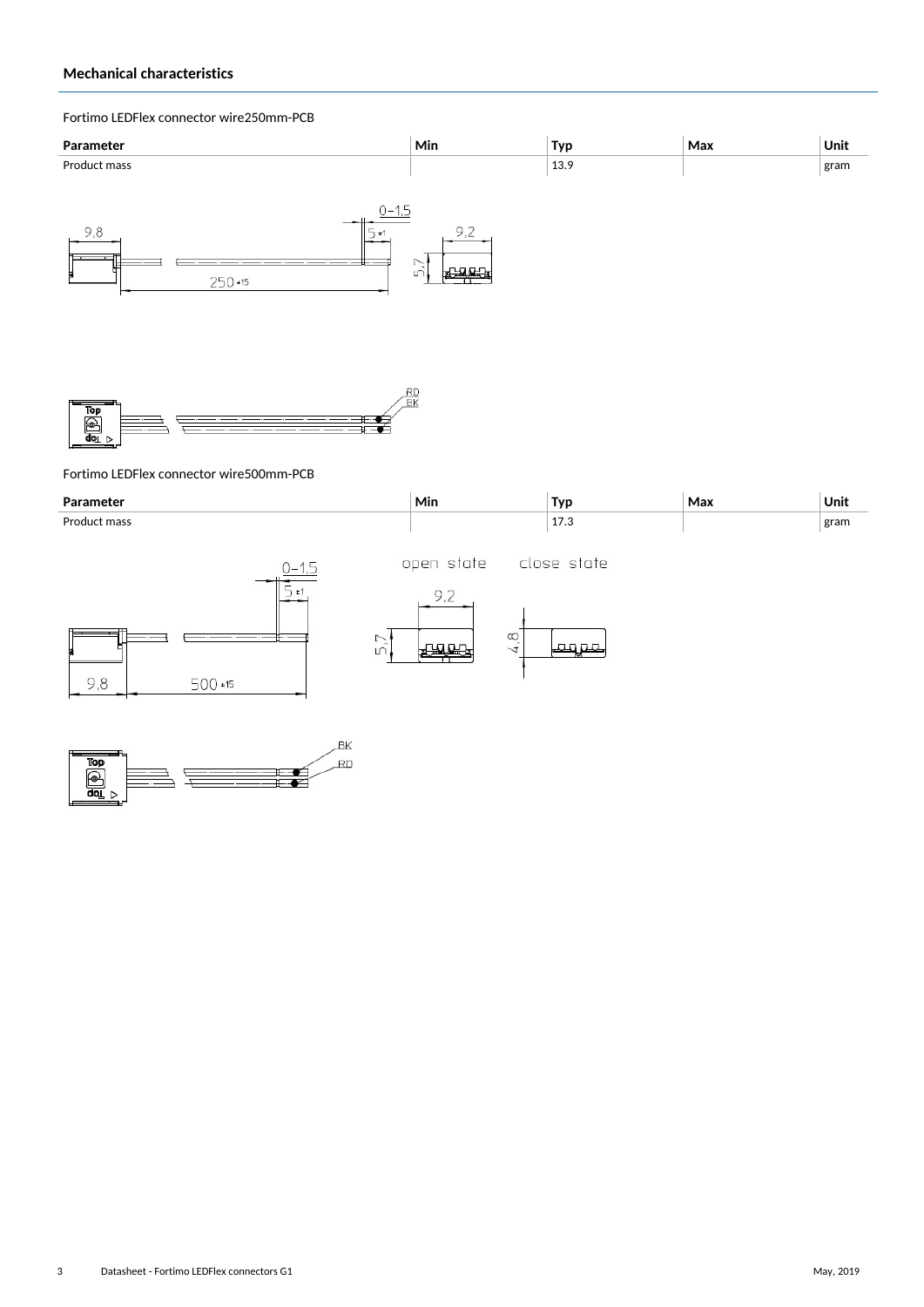#### Fortimo LEDFlex connector wire2000mm-PCB





#### Fortimo LEDFlex connector PCB-PCB

| Parameter                                                                                                         | Min | <b>Typ</b> | Max | Unit |
|-------------------------------------------------------------------------------------------------------------------|-----|------------|-----|------|
| Product mass                                                                                                      |     | $1.7\,$    |     | gram |
| 9,2<br>8<br>5,7<br>희<br>E<br>Y<br>ᅩ<br>1,75<br>1,9<br>5,7<br>$\bigcap$<br>$\Box$<br>Ш<br>$\overline{\phantom{0}}$ |     |            |     |      |

#### Fortimo LEDFlex cornerconnect wire60mm

<u>|| 0 (4 | 9</u>

| Parameter    | Min | Typ  | Max | Unit |
|--------------|-----|------|-----|------|
| Product mass |     | 11.8 |     | gram |
|              |     |      |     |      |





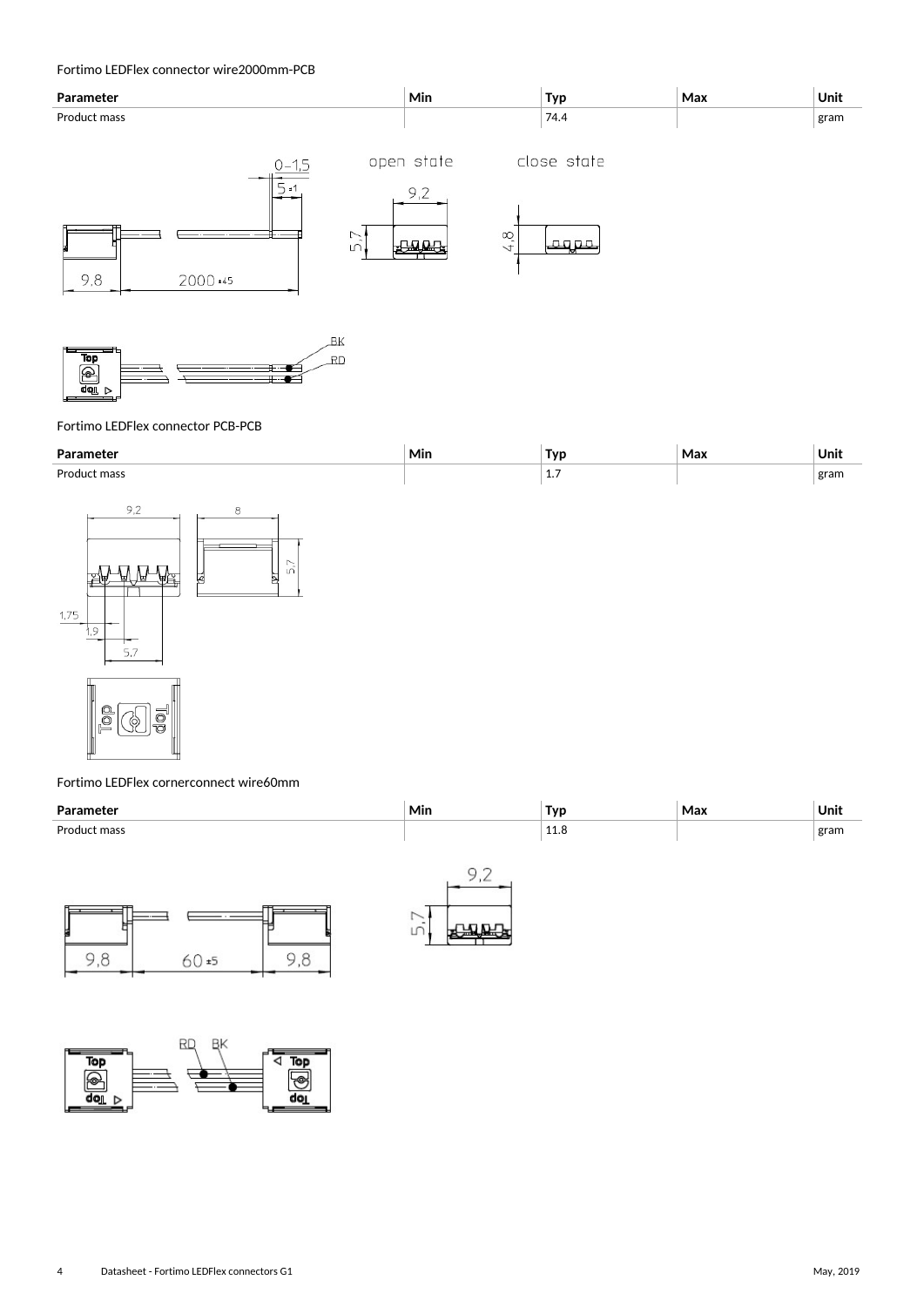#### Fortimo LEDFlex cornerconnect wire150mm





#### **Absolute ratings**

| Parameter           | Min   | Max  | Unit     |
|---------------------|-------|------|----------|
| Current (I-max)     |       | 5000 | mA       |
| Working voltage     |       | 25   | $V_{dc}$ |
| Ambient temperature | $-20$ | 50   | °C       |
| Storage temperature | $-30$ | 85   | °C       |

#### **Application information**

**Certificates and Standards CE** Connectors are certified together with Fortimo LEDFlex G1 family for: CB ENEC cRUus CQC